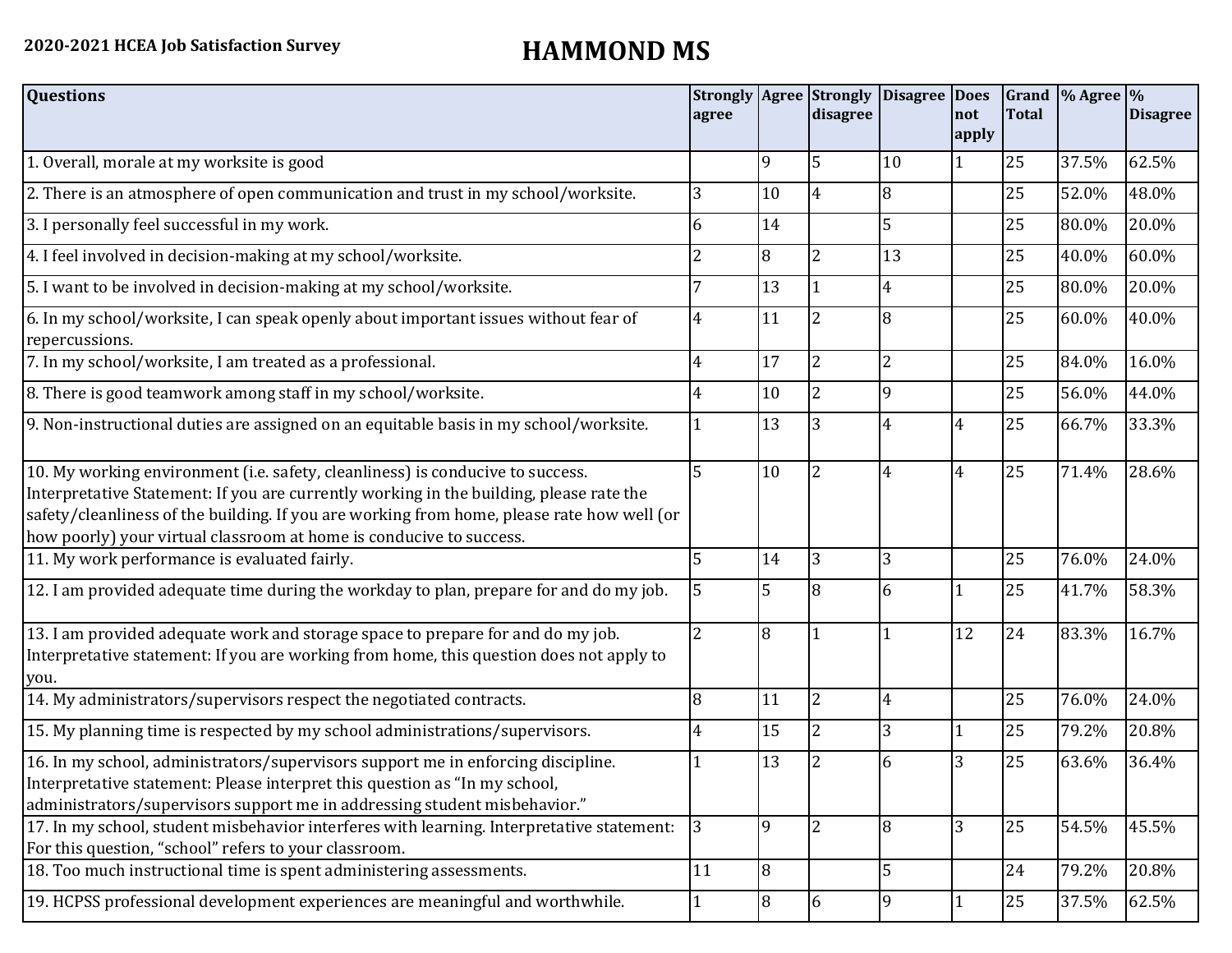| 20. Increased workload has contributed to a decline in my morale.                                                                                          | 14 | 6              | 11             | 4  |                | 25 | 80.0% | 20.0% |
|------------------------------------------------------------------------------------------------------------------------------------------------------------|----|----------------|----------------|----|----------------|----|-------|-------|
| 21. I am paid fairly.                                                                                                                                      |    | 7              | 7              | 11 |                | 25 | 28.0% | 72.0% |
| 22. I have confidence in the leadership exhibited by the HCPSS Superintendent.                                                                             | 4  | 15             | 5              |    |                | 25 | 76.0% | 24.0% |
| 23. I have confidence in the leadership exhibited by the Howard County Board of<br>Education.                                                              | 2  | 11             | 6              | 6  |                | 25 | 52.0% | 48.0% |
| 24. I have confidence in the leadership exhibited by the Howard County Education<br>Association (HCEA).                                                    | 6  | 15             | $\overline{2}$ | 2  |                | 25 | 84.0% | 16.0% |
| 25. I feel that HCPSS offers me the possibility of advancing professionally in the field of<br>education.                                                  | 3  | 8              | $\overline{2}$ | 11 | 1              | 25 | 45.8% | 54.2% |
| 26. In my position, I receive appropriate and adequate support and training.                                                                               | 2  | 16             |                | 7  |                | 25 | 72.0% | 28.0% |
| 27. During this current school year, I have experienced harassing behavior from<br>colleagues.                                                             |    | $\overline{2}$ | 14             | 8  |                | 25 | 12.0% | 88.0% |
| 28. During this current school year, I have experienced harassing behavior from<br>administrators/supervisors.                                             |    |                | 14             | 10 |                | 25 | 4.0%  | 96.0% |
| 29. During this current school year, I have experienced harassing behavior from parents.                                                                   | 3  | 4              | 5              | 13 |                | 25 | 28.0% | 72.0% |
| 30. At my school I spend most of my PIP time on non-instructional activities.                                                                              |    | 9              |                | 12 | 3              | 25 | 45.5% | 54.5% |
| 31. At my school our administrator includes time during PIP for teacher-initiated<br>collaboration.                                                        |    | 17             |                | 5  | $\overline{c}$ | 25 | 78.3% | 21.7% |
| 32. In my school, I spend too much time in meetings.                                                                                                       | 5  | 9              |                | 11 |                | 25 | 56.0% | 44.0% |
| 33. In my school, there is adequate support for special education students.                                                                                | 4  | 7              | 4              | 8  | 2              | 25 | 47.8% | 52.2% |
| 34. My administrator/supervisor provides people working from home with flexibility in<br>their workday.                                                    | 13 | 11             | l 1            |    |                | 25 | 96.0% | 4.0%  |
| 35. My administrator/supervisor has reasonable expectations of workload for staff while<br>in virtual learning.                                            |    | 11             | $\overline{2}$ | 5  |                | 25 | 72.0% | 28.0% |
| 36. Students have adequate technology and tools (hardware/software/connectivity) to<br>participate in virtual learning.                                    | 2  | 10             | <sup>2</sup>   | 10 | 1              | 25 | 50.0% | 50.0% |
| 37. Staff have adequate technology hardware (e.g. computers, document cameras, other<br>technology hardware) to meet the requirements of virtual learning. | 3  | 11             | $\overline{2}$ | 8  | 1              | 25 | 58.3% | 41.7% |
| 38. HCPSS has provided the software I need to do my job and collaborate with colleagues.                                                                   | 3  | 16             | 11             | 3  | $\overline{c}$ | 25 | 82.6% | 17.4% |
| 39. The software and online services provided by HCPSS to do my job are difficult and/or $\begin{vmatrix} 1 \end{vmatrix}$<br>time-consuming to use.       |    | 7              | 13             | 11 | 2              | 24 | 36.4% | 63.6% |
| 40. In my class, I feel that students are engaged in virtual learning                                                                                      | 3  | 9              | 11             | 9  | 3              | 25 | 54.5% | 45.5% |